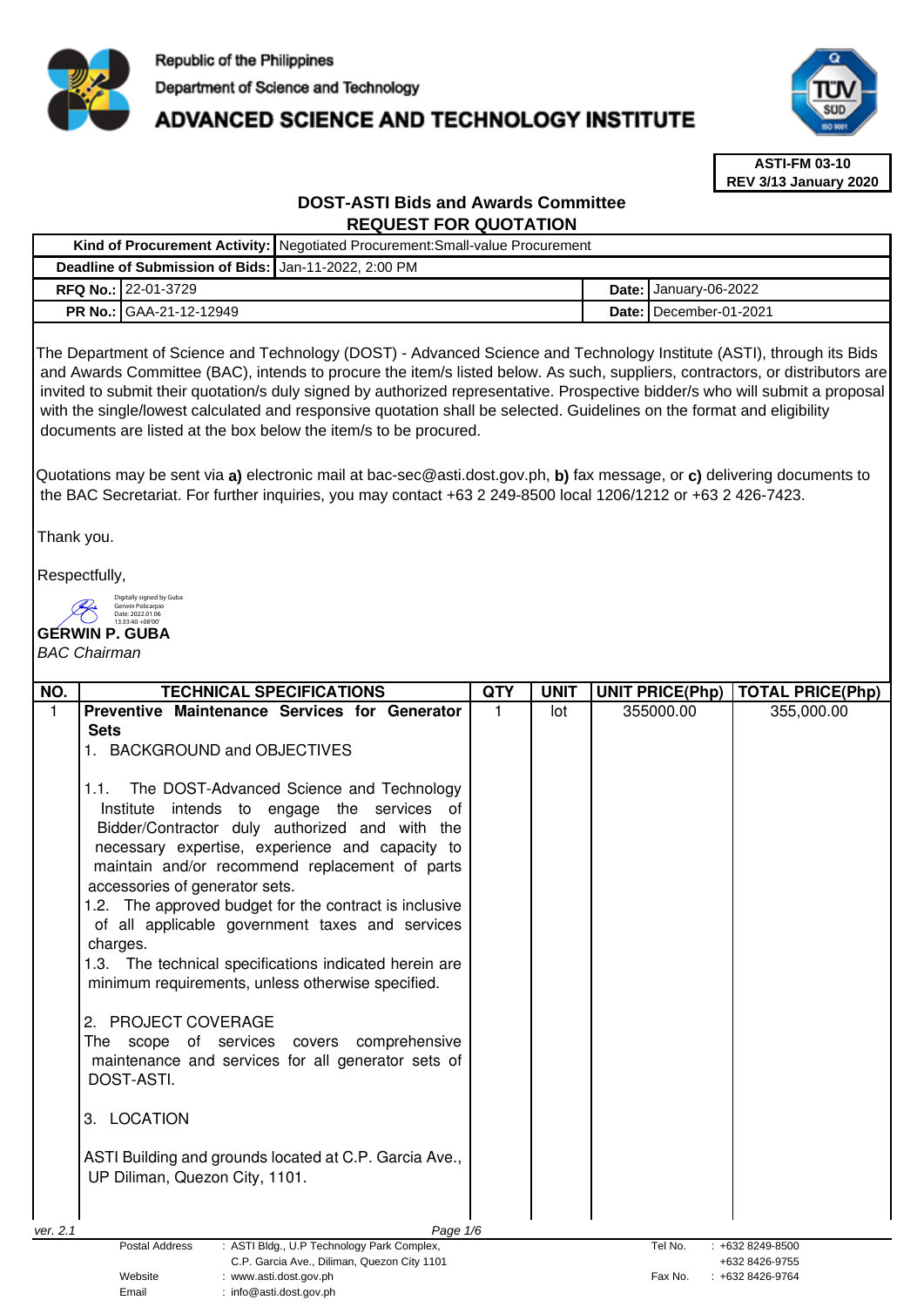|          | 4. CONTRACT PERIOD                                                                                                                                                                                                                                                                                                                                                                                                                                                                                                                                                                                                                                                                                                                                                                                                                        |  |
|----------|-------------------------------------------------------------------------------------------------------------------------------------------------------------------------------------------------------------------------------------------------------------------------------------------------------------------------------------------------------------------------------------------------------------------------------------------------------------------------------------------------------------------------------------------------------------------------------------------------------------------------------------------------------------------------------------------------------------------------------------------------------------------------------------------------------------------------------------------|--|
|          | The contract period is for January to December 2022.                                                                                                                                                                                                                                                                                                                                                                                                                                                                                                                                                                                                                                                                                                                                                                                      |  |
|          | 5. QUALIFICATION OF SERVICE PROVIDER                                                                                                                                                                                                                                                                                                                                                                                                                                                                                                                                                                                                                                                                                                                                                                                                      |  |
|          | The SERVICE PROVIDER must have the required<br>experience and expertise to carry out the preventive<br>maintenance services. The following must be<br>submitted as part of the post-qualification:                                                                                                                                                                                                                                                                                                                                                                                                                                                                                                                                                                                                                                        |  |
|          | 5.1<br>Must be in business of generator maintenance<br>services for the past three (3) years (SEC/DTI<br>Registration, Business Permit) and a distributor of the<br>brand of generator sets installed in ASTI;<br>5.2 Certified technician/s with at least three (3) years<br>working experience in preventive maintenance of<br>generator to be assigned in ASTI;<br>5.3 Must have attended relevant training within the<br>last three (3) years, as evidenced by Training<br>Certificates of technicians who will be assigned to<br>ASTI and EPDC (submit certification of the generator<br>technician);<br>5.4<br>Proven track record in rendering satisfactory<br>provision of generator maintenance services (submit a<br>copy of certificate of satisfactory rating issued by<br>current or previous client, other than DOST-ASTI); |  |
|          | 6. SCOPE OF WORK                                                                                                                                                                                                                                                                                                                                                                                                                                                                                                                                                                                                                                                                                                                                                                                                                          |  |
|          | ITEM NO. GENERATOR DETAILS<br><b>RATING</b><br><b>ENGINE MODEL</b><br>P220HE2 FG WILSON<br>250KVA<br>1                                                                                                                                                                                                                                                                                                                                                                                                                                                                                                                                                                                                                                                                                                                                    |  |
|          | 1300 series<br>2<br><b>PERKINS</b><br>350KVA<br>1506A-e88TAG5<br>3<br><b>ATS</b><br>1 Panel<br>SYNCHRO PANELS 2 Panels<br>4                                                                                                                                                                                                                                                                                                                                                                                                                                                                                                                                                                                                                                                                                                               |  |
|          | 6.1 GENERAL PREVENTIVE MAINTENANCE                                                                                                                                                                                                                                                                                                                                                                                                                                                                                                                                                                                                                                                                                                                                                                                                        |  |
|          | 6.1.1 Cooling System<br>6.1.1.1 Check radiator level<br>6.1.1.2 Check water leaks, if any<br>6.1.1.3 Check all radiator hoses                                                                                                                                                                                                                                                                                                                                                                                                                                                                                                                                                                                                                                                                                                             |  |
|          | 6.1.2 Fuel System<br>6.1.2.1 Check fuel level<br>6.1.2.1 Check fuel filters                                                                                                                                                                                                                                                                                                                                                                                                                                                                                                                                                                                                                                                                                                                                                               |  |
|          | 6.1.3 Air Induction and Exhaust System<br>6.1.3.1 Check Air Cleaner<br>6.1.3.2 Check Exhaust Pipe                                                                                                                                                                                                                                                                                                                                                                                                                                                                                                                                                                                                                                                                                                                                         |  |
|          | 6.1.4 Lubrication System                                                                                                                                                                                                                                                                                                                                                                                                                                                                                                                                                                                                                                                                                                                                                                                                                  |  |
|          | 6.1.5 Check Oil Level<br>6.1.5.1 Check Oil Leaks, if any                                                                                                                                                                                                                                                                                                                                                                                                                                                                                                                                                                                                                                                                                                                                                                                  |  |
|          | 6.2 Starting System<br>6.2.1 Check battery cables and connections                                                                                                                                                                                                                                                                                                                                                                                                                                                                                                                                                                                                                                                                                                                                                                         |  |
| ver. 2.1 | Page 2/6                                                                                                                                                                                                                                                                                                                                                                                                                                                                                                                                                                                                                                                                                                                                                                                                                                  |  |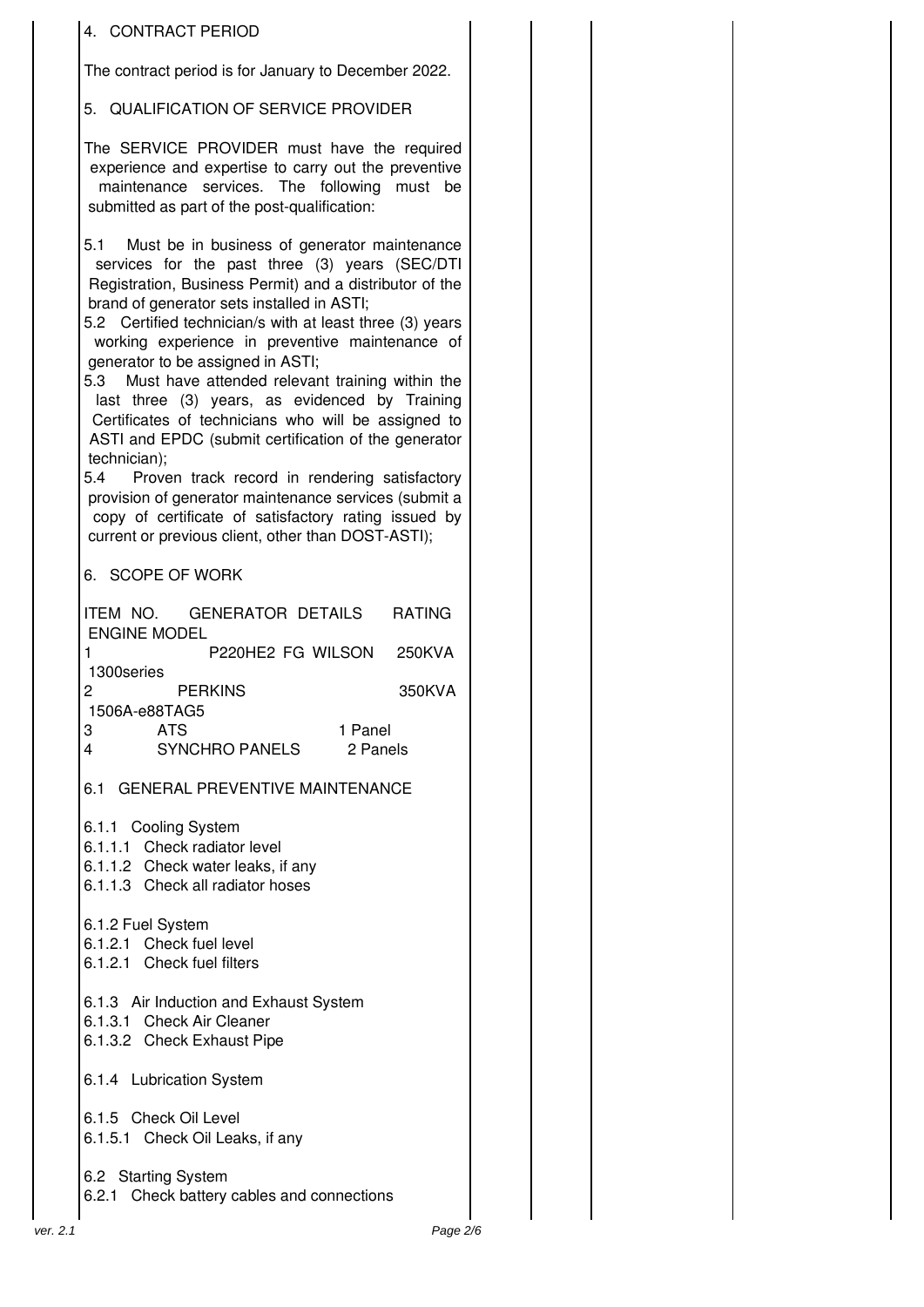|                                             | 6.2.2 Check battery fluid and terminals<br>6.2.3 Check fan belts<br>6.2.4 Check alternator belts                                                                                                                                                                       |  |
|---------------------------------------------|------------------------------------------------------------------------------------------------------------------------------------------------------------------------------------------------------------------------------------------------------------------------|--|
|                                             | 6.3 Control Panel<br>6.3.1 Check PBC and Module<br>6.3.2 Check all fuses<br>6.3.3 Check all electrical connections                                                                                                                                                     |  |
| 6.4 Testing                                 | 6.4.1 Testing without load<br>6.4.1.1 Voltage<br>6.4.1.2 Frequency / RPM<br>6.4.1.3 Oil Pressure<br>6.4.1.4 Water Temperature<br>6.4.1.5 Running Hour Meter<br>6.4.1.6 Battery Voltage                                                                                 |  |
|                                             | 6.4.2 Testing with load<br>6.4.2.1 Voltage<br>6.4.2.2 Frequency / RPM<br>6.4.2.3 Current<br>6.4.2.4 Oil Pressure<br>6.4.2.5 Water Temperature<br>6.4.2.6 Test AVR and Exciter                                                                                          |  |
|                                             | 6.5 Megger Test<br>6.5.1 Insulation                                                                                                                                                                                                                                    |  |
| 6.6 Battery<br>6.6.1<br>necessary.<br>rate. | Check battery water level and refill water, if<br>6.6.2 Check Battery DC output voltage and charging<br>6.6.3 Replace battery, if necessary.                                                                                                                           |  |
| 6.7 Sanitation                              | 6.7.1 Check Cleanliness                                                                                                                                                                                                                                                |  |
|                                             | 7. Automatic Transfer Switch (ATS)<br>7.1 Check ATS indicator lamps and breaker<br>7.1. Checking of temperature on busbar and terminal<br>connection using thermal scanner.                                                                                            |  |
|                                             | 8. Preventive Maintenance for Synchro-Panel<br>8.1. Preventive Maintenance and Check-up                                                                                                                                                                                |  |
| 9.1.                                        | 9. Change Oil, Coolant and Filters<br>Replace radiator liquid with coolant additive<br>9.2. Replace coolant/water filters<br>9.3. Replace fuel filters<br>9.4. Replace oil/lube filters<br>9.5. Change engine oil<br>9.6. Disposal of all waste fluids (if applicable) |  |
| 10.1                                        | 10. OBLIGATIONS OF THE SERVICE PROVIDER<br>Conduct the monthly preventive maintenance,<br>check-up and related minor repairs according to<br>schedule to ensure reliable operation of the Generator<br>Sets during the period coverage. Quotation must                 |  |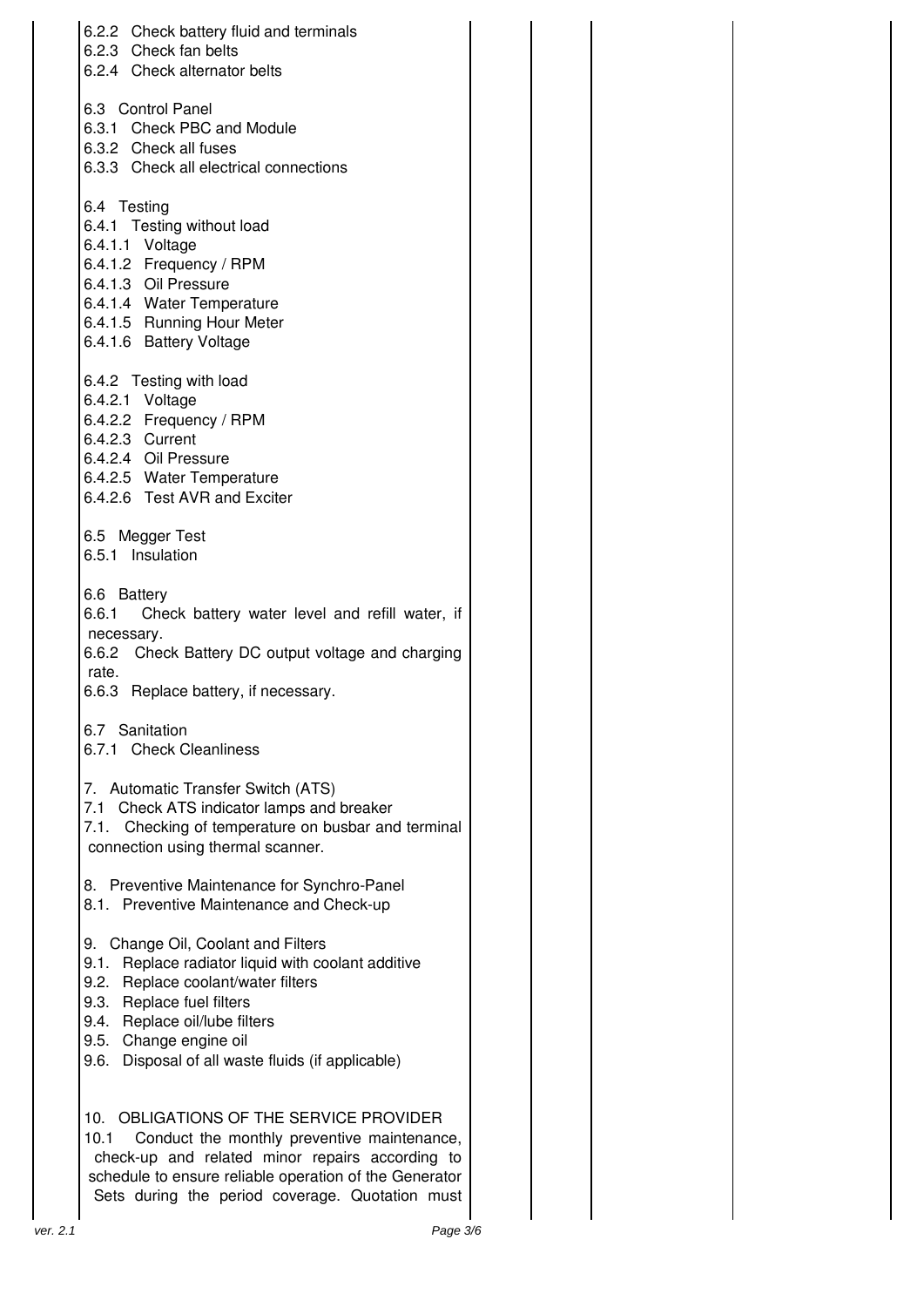| include the supplies/materials needed for replacement<br>of engine oil, coolant and filters (breakdown of<br>materials cost shall also be provided).<br>10.2 Provide qualified technicians, supervision, tools<br>and equipment necessary to conduct the regular<br>preventive maintenance check-up and related<br>corrective repairs.<br>Undertakes minor adjustments and repairs as<br>10.3<br>required in the manufacturer's periodic schedule.<br>Labor and supplies, at no cost to ASTI.<br>10.4 Submits Service Report to the customer or site<br>representative upon completion of work, before leaving<br>the site. Detailed Incident Report may also be<br>requested for further information needed.<br>10.5 In case of major repair, the supplier will submit<br>quotation of materials and spare parts needed,<br>including scope of work to be done (applicable only if<br>the unit is no longer under warranty.<br>10.6 Dispatch of the technicians for request of service<br>assistance must be done within 24 hours upon receipt<br>of complaint/report.<br>10.7 Designate a head office-based personnel who<br>will be responsible in managing and providing<br>administrative support services. 24/7 support thru<br>phone and email, including regular holidays, special<br>holidays and government announced holidays. On-call<br>support services must also be provided in situations<br>that require the presence of personnel, as urgently<br>needed to perform critical activities. Response time is<br>within 4 hours from receipt of call. |  |  |  |  |
|---------------------------------------------------------------------------------------------------------------------------------------------------------------------------------------------------------------------------------------------------------------------------------------------------------------------------------------------------------------------------------------------------------------------------------------------------------------------------------------------------------------------------------------------------------------------------------------------------------------------------------------------------------------------------------------------------------------------------------------------------------------------------------------------------------------------------------------------------------------------------------------------------------------------------------------------------------------------------------------------------------------------------------------------------------------------------------------------------------------------------------------------------------------------------------------------------------------------------------------------------------------------------------------------------------------------------------------------------------------------------------------------------------------------------------------------------------------------------------------------------------------------------------------------------------------------|--|--|--|--|
| 11. SCHEDULE OF PREVENTIVE MAINTENANCE                                                                                                                                                                                                                                                                                                                                                                                                                                                                                                                                                                                                                                                                                                                                                                                                                                                                                                                                                                                                                                                                                                                                                                                                                                                                                                                                                                                                                                                                                                                              |  |  |  |  |
| The schedule of preventive maintenance shall be as<br>follows:                                                                                                                                                                                                                                                                                                                                                                                                                                                                                                                                                                                                                                                                                                                                                                                                                                                                                                                                                                                                                                                                                                                                                                                                                                                                                                                                                                                                                                                                                                      |  |  |  |  |
| DOST-ASTIACTIVITY FREQUENCY SCHEDULE<br>General Preventive<br>Monthly<br>Every 3rd<br>Friday                                                                                                                                                                                                                                                                                                                                                                                                                                                                                                                                                                                                                                                                                                                                                                                                                                                                                                                                                                                                                                                                                                                                                                                                                                                                                                                                                                                                                                                                        |  |  |  |  |
| Maintenance<br>of the<br>Month                                                                                                                                                                                                                                                                                                                                                                                                                                                                                                                                                                                                                                                                                                                                                                                                                                                                                                                                                                                                                                                                                                                                                                                                                                                                                                                                                                                                                                                                                                                                      |  |  |  |  |
| Preventive Maintenance<br>Semi-Annual 20 May and<br>18                                                                                                                                                                                                                                                                                                                                                                                                                                                                                                                                                                                                                                                                                                                                                                                                                                                                                                                                                                                                                                                                                                                                                                                                                                                                                                                                                                                                                                                                                                              |  |  |  |  |
|                                                                                                                                                                                                                                                                                                                                                                                                                                                                                                                                                                                                                                                                                                                                                                                                                                                                                                                                                                                                                                                                                                                                                                                                                                                                                                                                                                                                                                                                                                                                                                     |  |  |  |  |
| November<br>of ATS and Synchro Panels                                                                                                                                                                                                                                                                                                                                                                                                                                                                                                                                                                                                                                                                                                                                                                                                                                                                                                                                                                                                                                                                                                                                                                                                                                                                                                                                                                                                                                                                                                                               |  |  |  |  |
| 2022<br>Change Oil, Coolant<br>Yearly<br>16<br>September 2022<br>and Filters                                                                                                                                                                                                                                                                                                                                                                                                                                                                                                                                                                                                                                                                                                                                                                                                                                                                                                                                                                                                                                                                                                                                                                                                                                                                                                                                                                                                                                                                                        |  |  |  |  |
| 12. DUTIES AND RESPONSIBILITIES OF THE ASTI                                                                                                                                                                                                                                                                                                                                                                                                                                                                                                                                                                                                                                                                                                                                                                                                                                                                                                                                                                                                                                                                                                                                                                                                                                                                                                                                                                                                                                                                                                                         |  |  |  |  |
| The ASTI, through Property and Supply Section, shall<br>closely monitor the implementation of the preventive<br>in<br>with<br>the<br>maintenance activity<br>accordance<br>specifications and conditions of the Contract.                                                                                                                                                                                                                                                                                                                                                                                                                                                                                                                                                                                                                                                                                                                                                                                                                                                                                                                                                                                                                                                                                                                                                                                                                                                                                                                                           |  |  |  |  |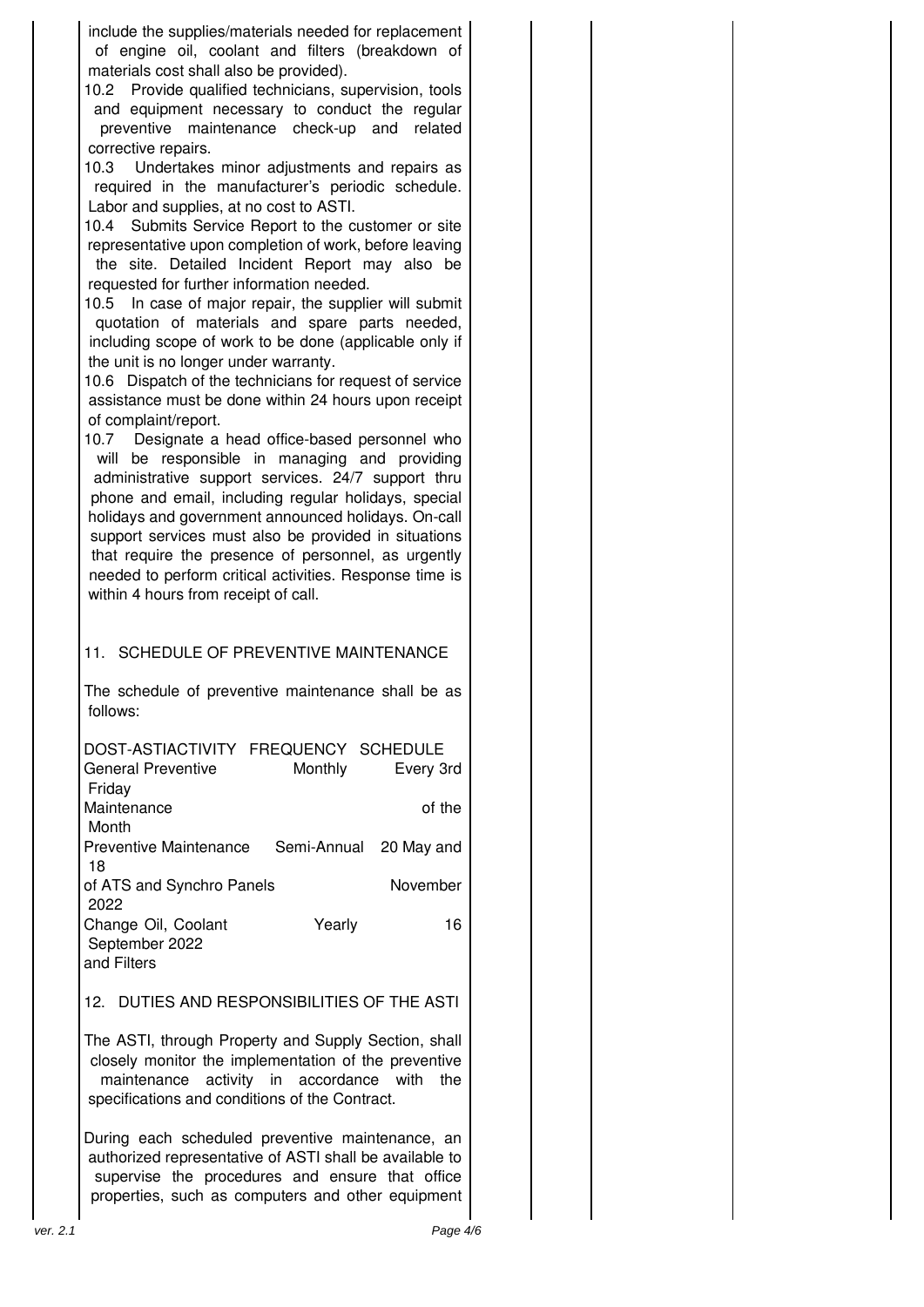| are secured.                                                                                                                                                                                                                                                                                                                                                                                                                  |  |  |  |  |
|-------------------------------------------------------------------------------------------------------------------------------------------------------------------------------------------------------------------------------------------------------------------------------------------------------------------------------------------------------------------------------------------------------------------------------|--|--|--|--|
| 13. PAYMENT SCHEDULE                                                                                                                                                                                                                                                                                                                                                                                                          |  |  |  |  |
| Payment to the Service Provider shall be made on a<br>monthly basis for DOST-ASTI and quarterly basis for<br>EPDC upon acceptance of ASTI, subject to the<br>submission of billing statement, duly accomplished<br>service report forms and other documentary<br>requirements.                                                                                                                                                |  |  |  |  |
| 14. LIQUIDATED DAMAGES                                                                                                                                                                                                                                                                                                                                                                                                        |  |  |  |  |
| Non-compliance with the Terms and Conditions stated<br>in the Contract will result in the payment of<br>corresponding penalties/liquidated damages of the<br>Contract Price by the winning Service Provider. ASTI<br>reserves the right to rescind the contract after the<br>Service Provider fails to comply for a maximum of<br>three (3) periods, without prejudice to other courses of<br>action and remedies open to it. |  |  |  |  |
| 15. DISPUTE RESOLUTION                                                                                                                                                                                                                                                                                                                                                                                                        |  |  |  |  |
| 1. In the matter of dispute, should any dispute related<br>to the Contract and/or rights of the parties arise, the<br>same shall be submitted to mutual consultation,<br>mediation and arbitration, in the order of application.<br>The venue of the proceedings shall be in Quezon City.                                                                                                                                     |  |  |  |  |
| In case of court suit, the venue shall be the courts of<br>competent jurisdiction in Quezon City, to the exclusion<br>of all other courts; and                                                                                                                                                                                                                                                                                |  |  |  |  |
| 2. Any amendment or additional terms and conditions<br>to the Contract must be in writing, signed and<br>acknowledged by the Parties.                                                                                                                                                                                                                                                                                         |  |  |  |  |
| TOTAL APPROVED BUDGET FOR THE CONTRACT:<br>Php 355,000.00                                                                                                                                                                                                                                                                                                                                                                     |  |  |  |  |

# **GUIDELINES**

# **A. Submission of Quotations**

- 1. Quotation/s shall include the Request for Quotation and/or the Purchase Request Number as state above;
- 2. Pictures or brand/model names or numbers, if applicable, should be specified in the quotation/s; and
- 3. Quotation/s must be signed by the company's duly authorized representative.

#### **B. Eligibiliy Requirements**

Pursuant to Annex "H" or Consolidated Guidelines for the Alternative Methods of Procurement of the 2016 Implementing Rules and Regulations (IRR) of Republic Act (RA) No. 9184, as amended by Government Procurement Policy Board Resolution No. 21-2017 dated 30 May 2017, the following documents shall be submitted except for Repeat Order, Shopping under Section 52.1(a), and Negotiated Procurement under Sections 53.1 (Two-Failed Biddings), and 53.5 (Agency-to-Agency):

## **For Procurement of Goods**

- 1. Upon submission of quotation
	- PhilGEPS Platinum Membership Certificate including Annex "A". If not available, the following alternate documents may be submitted:
		- PhilGEPS Registration Number